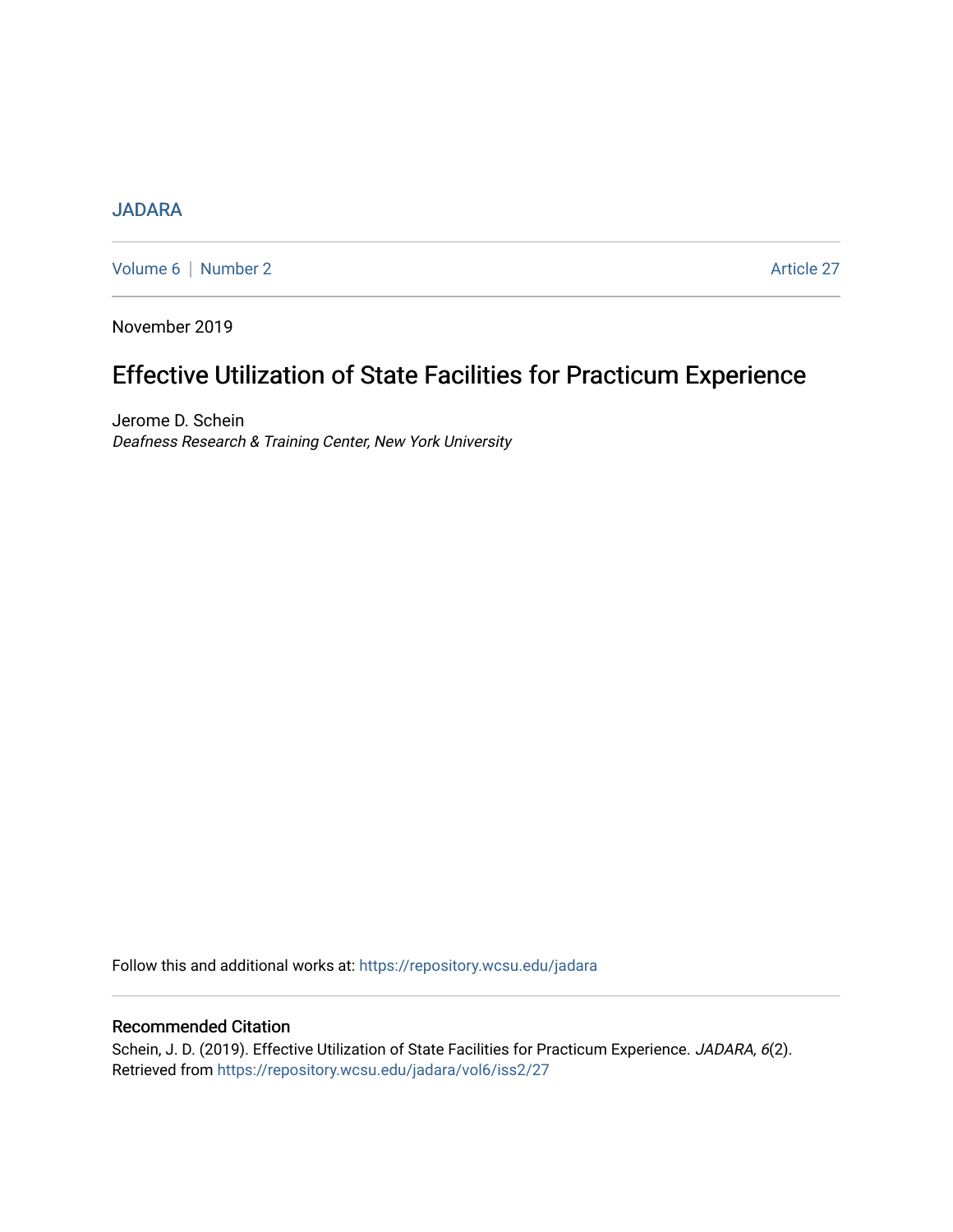# EFFECTIVE UTILIZATION OF STATE FACILITIES FOR PRACTICUM EXPERIENCE

### By JEROME D. SCHEIN, Ph.D., Director, Deafness Research & Training Center, New York University

The preparation of professionally qualified personnel requires first-hand experience in the tasks to be performed. Whether they refer to it as an extemship, internship or a practicum, those responsible for training agree that it is essential. So that you will know the context from which these comments arise, I would first like to describe the New York University educational model.

The Deafness Research and Training Center does not itself offer any degrees or teach any courses in the standard curriculum. Those matters properly belong to the academic departments of the university. What the Deafness Center does do is:

- (a) identifies disciplines in need of professionals to work with deaf persons;
- (b) recruits students to enter degree programs in preparation for these professions;
- (c) administers the training grants awarded to students;
- (d) develops and staffs courses on deafness to supplement the disciplinary studies and to assure that the student will be prepared to serve deaf clients;
- (e) arranges, and in many cases supervises, the practicum;
- (f) maintains extracurricular opportunities for students in the related degree programs to improve their knowledge of and skills in working with deaf people.

Thus, a student desiring a degree in any field offered by New York University  $-$  and that includes most professions  $-$  could combine his degree preparation with a specialization in deafness. This educational model provides maximum flexibility to the Center and a high return per dollar invested by the Social and Rehabilitation Service.

Lest this very brief description of the academic setting in which the Deafness Center operates within New York University mislead you, let me add another word or two. I said that the Center offers no degrees. Naturally

1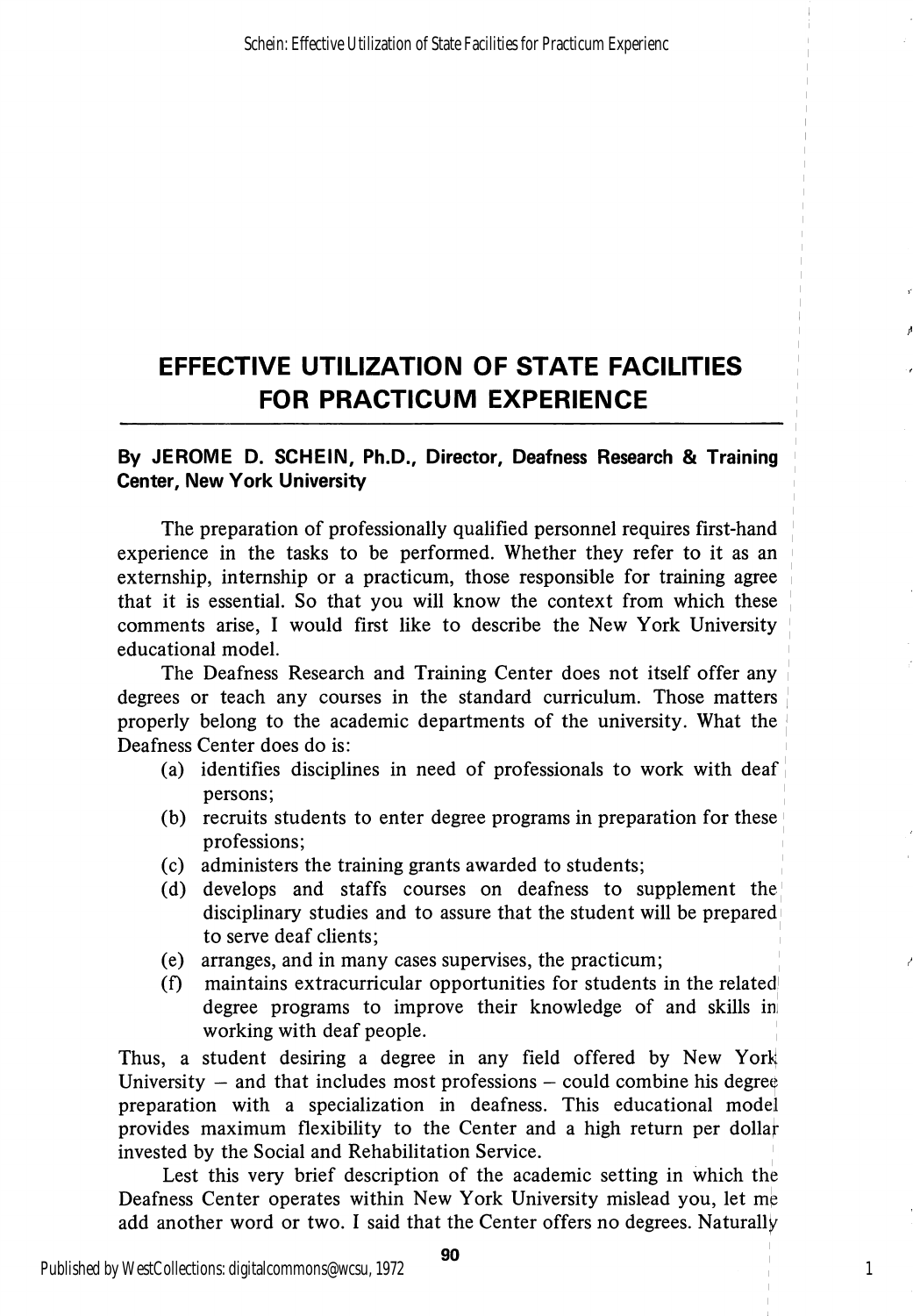#### EFFECTIVE UTILIZATION OF STATE FACILITIES

not. That is the role of the academic department. Were we to offer a degree, it would have to be in our specialty, deafness. That would be a little odd: Doctor of Deafness! More importantly, we might be short-changing the deaf community. Our graduates are now fully qualified in their disciplines. Not persons highly knowledgeable about deafness and poorly trained in their discipline. To illustrate, we presently have 37 active candidates for master's and doctor's degrees in 11 different areas, excluding teachers of deaf children: rehabilitation counseling, special education, counselor education, school psychology, speech pathology and audiology, educational theatre, communications, educational sociology, communication in education, clinical psychology, and social work.

Each of the degree candidates has been accepted by the major department, without regard to the fact that the student wishes to apply his studies to helping deaf people. He is, therefore, the potential equal of anyone entering his profession. Of course, the reason New York University has so many courses on deafness is due to the Center. But all of the courses are part of some department's curriculum. They are evaluated along with all other courses at New York University.

With that background, you can see that we do not approach the question of how to work most effectively with State facilities in any single way. For some programs our staff is asked to not only arrange a suitable practicum but also to supervise it. For others we only consult with the faculty, offering occasional suggestions. The variations in practicum arrangements are almost as numerous as the disciplines.

When we talk about involving State facilities in the practicum, we need to ask what the State can expect from the partnership. The question arises, because the State makes an investment. A practicum is not worthy of the name, if the student is only given work to do. He must have active supervision, extensive feedback; in short, the practicum must be a learning experience. The State, therefore, must give up some of the time of its most capable staff. The State will do this in return for the invigoration the staff gets from the trainee. The trainee brings in fresh ideas — not all good, but fresh nonetheless. And, of course, the trainees do a little work in time. Eventually, near the end of the practicum period, the trainees should be carrying on their duties with less and less need for correction, though the need for feedback continues to the last day.

The training facility gains more than a parking place for its students when it works with the State agencies. First of all, it gets immediate information on the effectiveness of prepracticum instruction. Secondly, State agencies are "where much of the action is at." The variety of cases is great and the volume is heavy. An alert training facility will get numerous ideas for research from close contacts with the State agencies.

The students, of course, profit from a lively experience. They are on the firing line. We have also found a number of our students continuing with their practicum facility after graduation. The training period in the agency

.<br>M